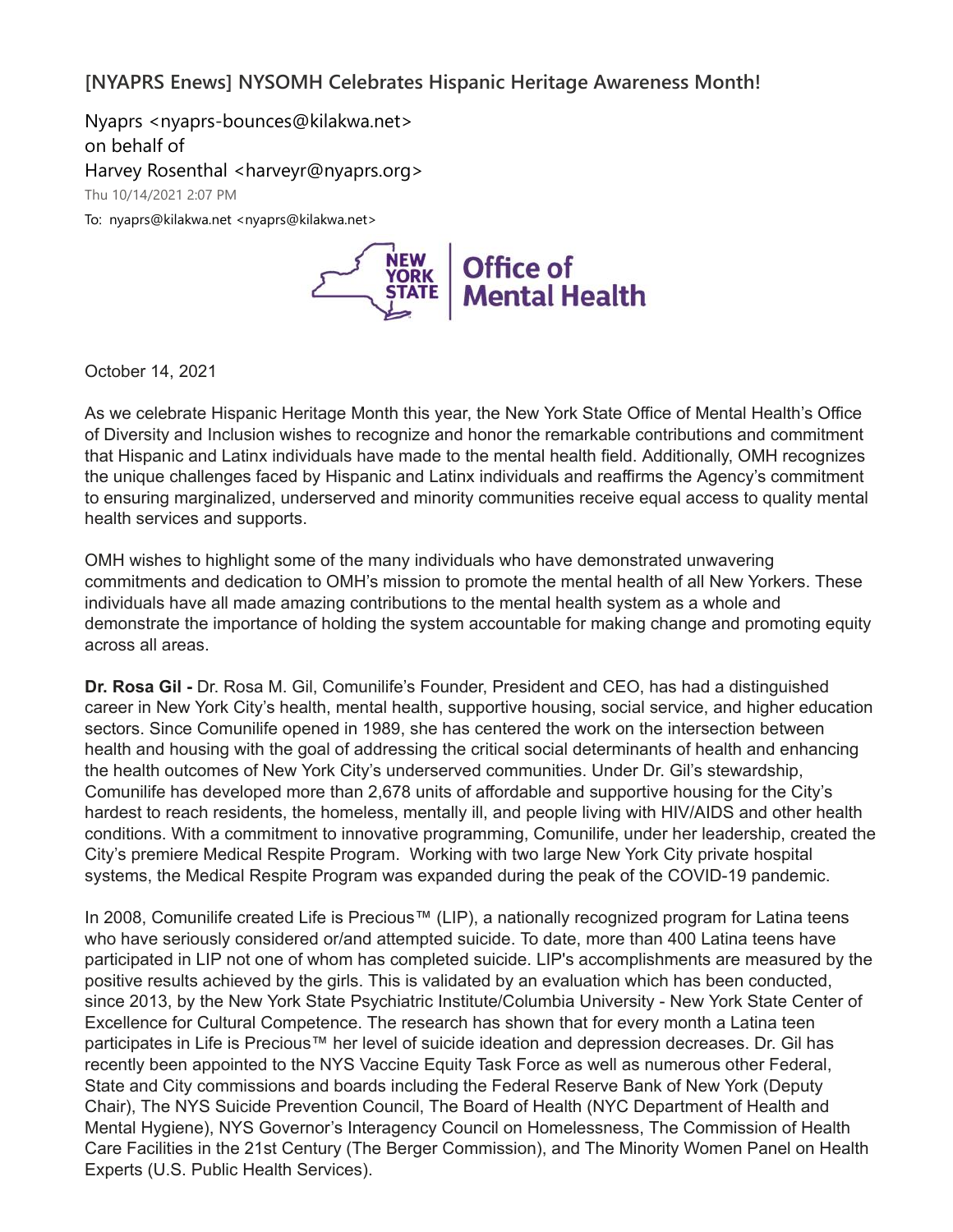Dr. Gil is a member of the President Carter Mental Health Task Force and the Board of Trustees of Emblem Health. In addition to her tenure at Comunilife, Dr. Gil was, among many positions, the Chairperson of the NYC Health and Hospital Corporation, Health Policy Advisor to the Mayor, Executive Director of Woodhull Medical Center and Metropolitan Hospital, Executive Deputy Commissioner for Families and Children Services at the NYC Human Resources Administration and the University Dean for Health Sciences at CUNY. She is one of the founders of the Urban Institute for Behavioral Health of New York City, Latino Commission on AIDS, the Association of Hispanic Mental Health Professionals and 100 Hispanic Women. Dr. Gil has published numerous articles on mental health, ethnicity, child welfare, and gender issues. She is the co-author of the "Maria Paradox", the first authoritative book on self-esteem and Hispanic women.

**Talia Santiago -** Talia Santiago is the Statewide Language Access Coordinator at the NYS Office of Mental Health. In this role, Talia works to ensure that individuals involved in the mental health system, who are limited English proficient, deaf, hard of hearing or have speech impairments, receive quality language access services, and supports. Talia delivers presentations and technical assistance to providers, stakeholders, and advocates regarding best practice approaches to providing language access services and supports to all individuals who need them. Additionally, Talia has played an integral role in the creation of agency-wide policy guidance focused on delivering culturally and linguistically appropriate care to all individuals.

Talia's skill set and subject matter expertise has assisted OMH with driving systemic change and overall improving access and quality treatment outcomes for marginalized communities. Talia was born and raised on the Lower East Side of Manhattan to immigrant parents. She obtained an associate degree in Applied Science, a bachelor's degree in Sociology, and a Post-Baccalaureate Certificate in Diversity & Inclusion in the Workplace. Talia has well over 15 years of experience in the advocacy of underserved populations. Talia currently sits on Albany County's Early Intervention Council (EICC) and in 2019, she worked closely with the Developmental Disability Planning Council & Cornell University through their feasibility study to ensure their Partner's in Policymaking training was culturally & linguistically appropriate.

Talia often states that growing up in a disenfranchised community, a limited English proficient household, and her experience as a civil rights advocate has shaped her lens of the world. It has also fueled her passion for addressing the longstanding inequities that exist in communities of color. Talia describes herself as a life-long student and is currently in the process of obtaining her Master's in Public Health. Talia will embark on this journey in July 2022 at John's Hopkins Bloomberg School of Public Health.

**Oscar Jiménez-Solomon, MPH -** Oscar Jiménez-Solomon is a researcher and advocate who has dedicated his career to reducing inequities in mental health by tackling its social determinants through research, innovative interventions, and policy advocacy. Oscar was born and raised in Peru and immigrated to the U.S. as a young adult. He obtained a Master of Public Health at Columbia University (2003) and after completing a bachelor's degree in Sociology at the Pontifical Catholic University of Peru (1997). Oscar is currently pursuing a PhD in Social Policy at the Columbia University School of Social Work. Since 2013 Oscar has served as Research Scientist at the New York State Center of Excellence for Cultural Competence, New York State Psychiatric Institute (NYSPI), Columbia University Medical Center.

In this role, Oscar provides OMH with subject matter expertise on delivering best practice approaches to serving marginalized, underserved, and unserved communities. Additionally, Oscar has delivered presentations to providers, stakeholders, and advocates on the importance of ensuring mental health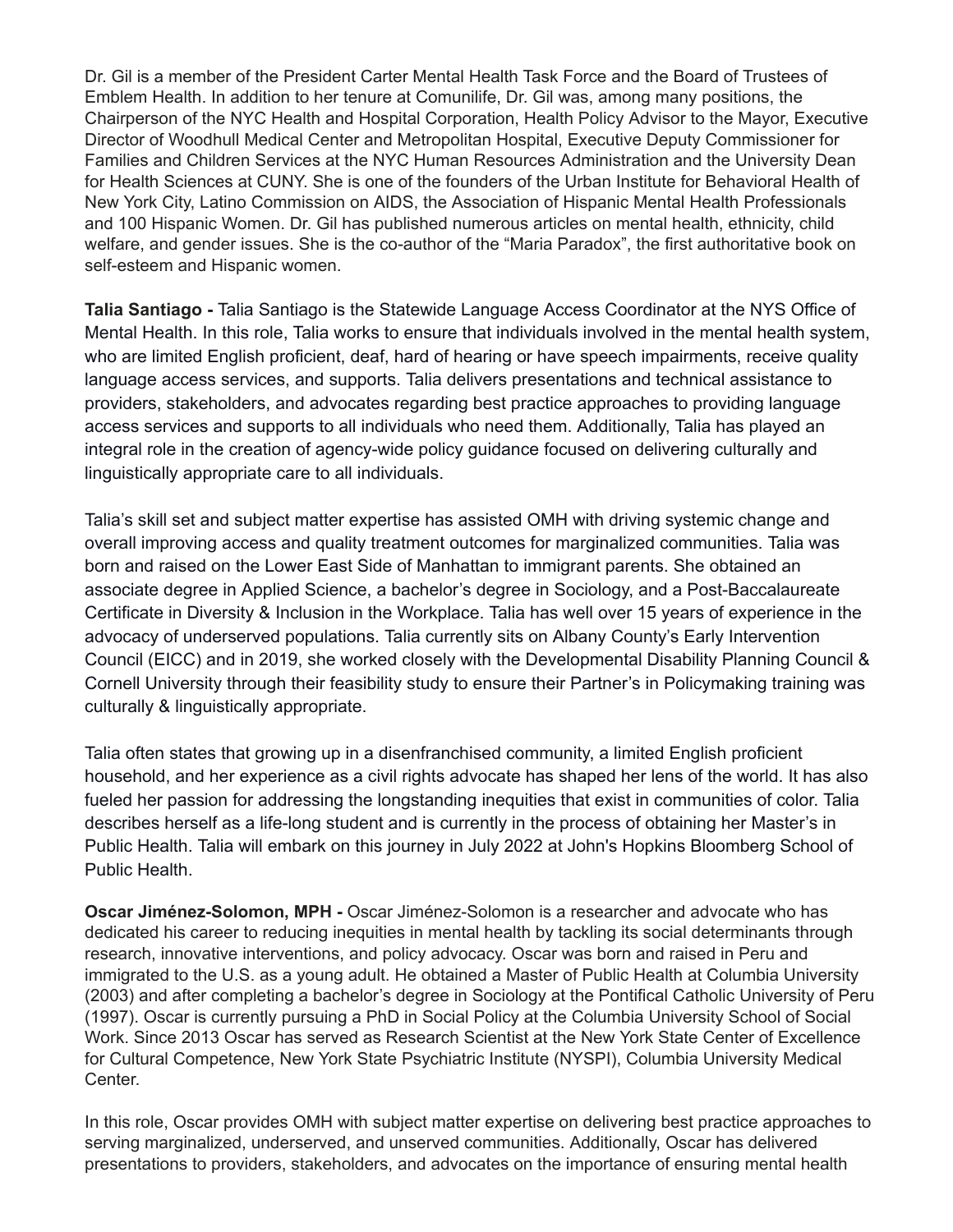services are responsive to the linguistic needs of those being served. Oscar has also led the development of videos and training materials to improve the engagement of culturally diverse youth in first episode psychosis and improve access to language interpretation. Oscar's expertise and skillset has allowed OMH to continue to hold the behavioral health system accountable for making system wide improvements to the delivery of cultural and linguistically appropriate care. Oscar's work has also contributed to OMH's ongoing efforts to address social determinants of mental health, such as unemployment and financial hardship.

Currently, Oscar is Principal Investigator of a study funded by the American Foundation for Suicide Prevention to pilot *From Hardship to Hope*, a peer-led financial wellness intervention to reduce financial hardship and suicide risk. In addition to his role at the New York State Center of Excellence for Cultural Competence at NYSPI, Oscar is a PhD student researcher at the Columbia Center on Poverty and Social Policy, where he is conducting research to better understand how poverty and psychiatric distress reinforce one another and identify the policies that can best break the cycle of impoverishment and mental health decline.

**Dr. Roberto Lewis-Fernández -** Dr. Lewis-Fernández is a Professor of Clinical Psychiatry at Columbia University and the Director of the New York State Center of Excellence for Cultural Competence and the Hispanic Treatment Program, and the Co-Director of the Anxiety Disorder Clinic, at New York State Psychiatric Institute. In this role, he provides subject matter expertise and guidance to ensure that mental health providers across the system are well informed on the importance of delivering culturally appropriate care to all individuals being served. Dr. Lewis-Fernández was educated at Harvard College, Harvard Divinity School, and Yale Medical School. He trained in psychiatry at The Cambridge Hospital (1986-90) and completed a Dupont-Warren psychiatric research fellowship (1990-91) and a NIMHsponsored fellowship in clinically applied medical anthropology (1991-93) at Harvard Medical School.

His research focuses on developing culturally valid interventions and instruments to enhance patient engagement, reduce misdiagnosis, and help overcome disparities in the care of underserved cultural groups, especially Latinos. Additionally, he led the development of the DSM-5 Cultural Formulation Interview, a standardized method for cultural assessment for use in mental health practice and was the Principal Investigator of its international field trial conducted in Canada, India, Kenya, the Netherlands, Peru, and the United States. His integral role in developing this standardized method has led to system wide improvements regarding provider's understanding of how culture affects individual's experiences of mental health conditions. Dr. Lewis-Fernández's leadership and expertise has promoted increased attention and focus on the long-standing inequities that exist within the mental health system for underserved communities and has overall promoted the delivery of culturally informed care to all individuals.

**OMH's Continued Equity Initiatives -** OMH recognizes that the past year has been extremely challenging for Hispanic and Latinx individuals with COVID-19 disproportionately impacting people of color. We remain committed to implementing strategies to reduce disparities and address long standing inequities existing for communities of color.

As an Agency, OMH has continued to work to address specific, unique challenges faced by Hispanic and Latinx communities. OMH has partnered with other agencies and organizations to increase supports and services available to Latina adolescents in response to the increased suicide rates among this community. These efforts include hosting focus groups across different counties for parents of Latina adolescents to promote a safe space to share experiences and promote system wide improvements.

Additionally, OMH has continued to strengthen and improve language access services for individuals receiving mental health services, through policy guidance and technical assistance. This work includes the creation of a comprehensive and progressive policy that outlines concrete strategies to be implemented across the mental health system, promoting best practice approaches to the delivery of cultural and linguistically appropriate services. In addition, OMH has worked to have equity language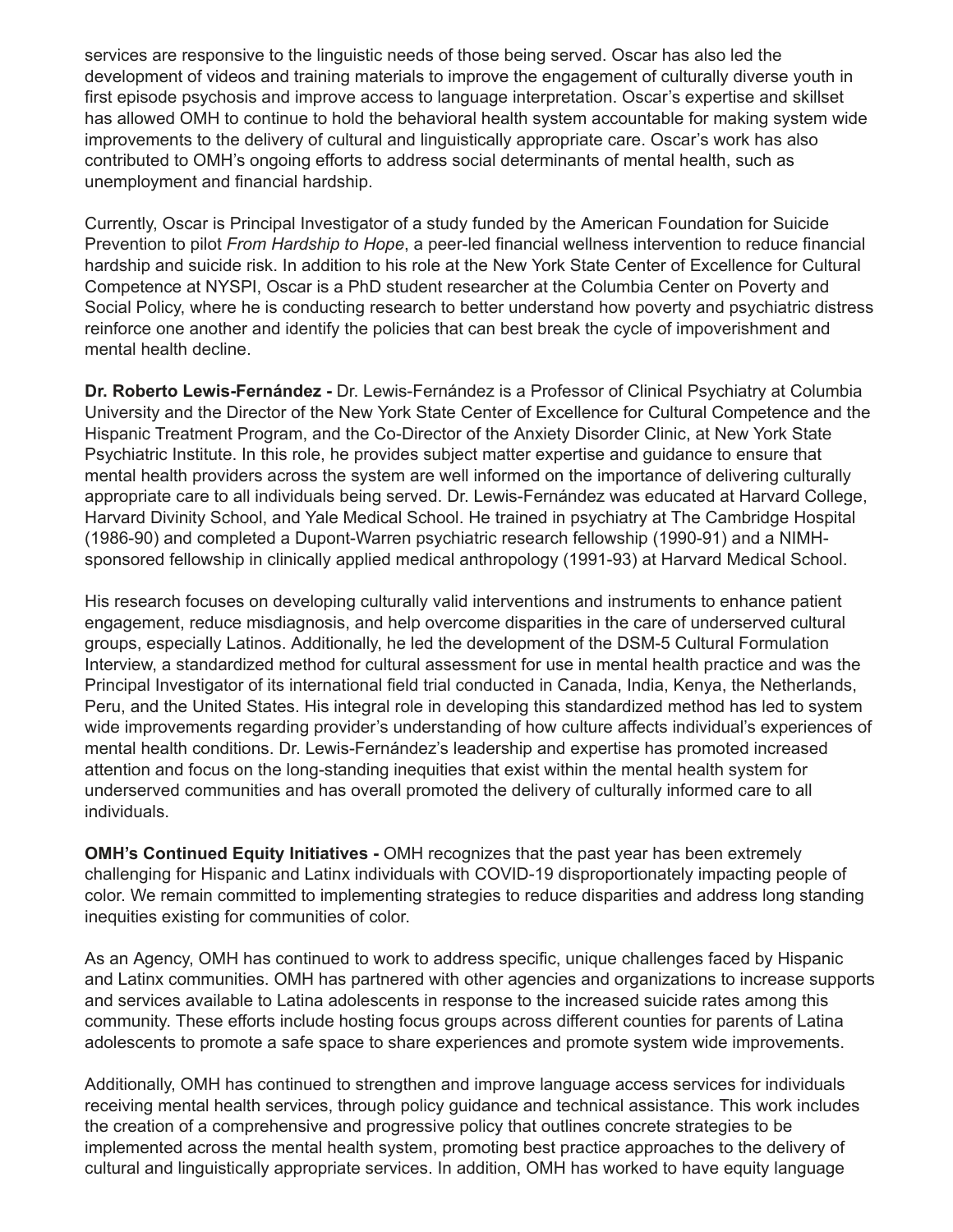included in all agency RFPs, which includes adding specific criteria regarding the responding organization's plan to appropriately provide services that meet the cultural and linguistic needs of the service population.

OMH remains focused on increasing information sharing, to further inform providers, advocates and stakeholders about the unique challenges faced by special populations. In alignment with these efforts, OMH continues to host regularly scheduled webinars that provide best practice approaches and practical solutions to improving access, quality, and treatment outcomes for marginalized populations. These well attended webinars are delivered by subject matter experts and have focused on topics including declaring racism a public mental health crisis, improving services for limited English proficient, deaf, and hard of hearing individuals, and the importance of creating and maintaining an inclusive work environment. Additionally, OMH has worked to create numerous tip-sheets and resources focused on bringing awareness and attention to supports and services available for special populations. We invite you to explore the resource created surrounding Hispanic and Latinx Mental Health:

• Spotlight Series: Hispanic/Latinx

Although strides have been made to address the longstanding inequities existing in the behavioral health system for Hispanic and Latinx individuals, as well as all people of color, the work is far from over. OMH will continue to progressively work to break down barriers to care, increase information sharing about prevalent challenges and issues impacting communities of color and implement system wide policy changes that promote the reduction of disparities.

As we celebrate Hispanic Heritage Month 2021, we ask you to join us in increasing our attention and focus to promoting the equity of all New Yorkers.

**Matthew Canuteson Pronouns: He, Him, His Diversity and Inclusion Officer Office of Diversity and Inclusion New York State Office of Mental Health** 44 Holland Ave 2nd Floor Albany, NY 12229 518-473-4548 [matthew.canuteson@omh.ny.gov](mailto:matthew.canuteson@omh.ny.gov) [www.omh.ny.gov](https://nam02.safelinks.protection.outlook.com/?url=https%3A%2F%2Furldefense.proofpoint.com%2Fv2%2Furl%3Fu%3Dhttp-3A__www.omh.ny.gov_%26d%3DDwMFAw%26c%3DeuGZstcaTDllvimEN8b7jXrwqOf-v5A_CdpgnVfiiMM%26r%3DRZKMmiODsL8lW1CvoyvccXL03-Qr4iqDejsjr8b_Vqs%26m%3DpqOLSNGdsOogKmpMNd0srJlZ8cE9V6rNuv6AZVMrdxU%26s%3DfOyG-HMm76w9Oa9Cls-rYNqMTc9jq0nQjv0u5lqlsCg%26e%3D&data=04%7C01%7Crmc277%40shp.rutgers.edu%7Cd070e1ac17eb4aa0eabe08d98f3d2c3e%7Cb92d2b234d35447093ff69aca6632ffe%7C1%7C0%7C637698316328172487%7CUnknown%7CTWFpbGZsb3d8eyJWIjoiMC4wLjAwMDAiLCJQIjoiV2luMzIiLCJBTiI6Ik1haWwiLCJXVCI6Mn0%3D%7C0&sdata=%2BT%2FC5w9FIoUkLUWJJh3iBiN4Rlg02P%2F8cUQUdzcQ6fc%3D&reserved=0)

Feeling stressed by the COVID-19 pandemic? You are not alone. Call the NY Project Hope Emotional Support Helpline 7 days a week, 8am-10pm at 1-844-863-9314 or visit [https://nyprojecthope.org](https://nam02.safelinks.protection.outlook.com/?url=https%3A%2F%2Fnyprojecthope.org%2F&data=04%7C01%7Crmc277%40shp.rutgers.edu%7Cd070e1ac17eb4aa0eabe08d98f3d2c3e%7Cb92d2b234d35447093ff69aca6632ffe%7C1%7C0%7C637698316328172487%7CUnknown%7CTWFpbGZsb3d8eyJWIjoiMC4wLjAwMDAiLCJQIjoiV2luMzIiLCJBTiI6Ik1haWwiLCJXVCI6Mn0%3D%7C0&sdata=A1iGL7aN5huREzWaDibnZNtQstaIPdqb0UxVWxQEr40%3D&reserved=0)

## IMPORTANT NOTICE:

This e-mail is meant only for the use of the intended recipient. It may contain confidential information which is legally privileged or otherwise protected by law. If you received this e-mail in error or from someone who was not authorized to send it to you, you are strictly prohibited from reviewing, using, disseminating, distributing or copying the e-mail. PLEASE NOTIFY US IMMEDIATELY OF THE ERROR BY RETURN E-MAIL AND DELETE THIS MESSAGE FROM YOUR SYSTEM. Thank you for your cooperation.

You may leave the list at any time by sending an e-mail to CC-DISCUSSION-signoff[request@listserv.omh.ny.gov. Send the message without a subject or text in the body. You wi](mailto:CC-DISCUSSION-signoff-request@listserv.omh.ny.gov)ll receive